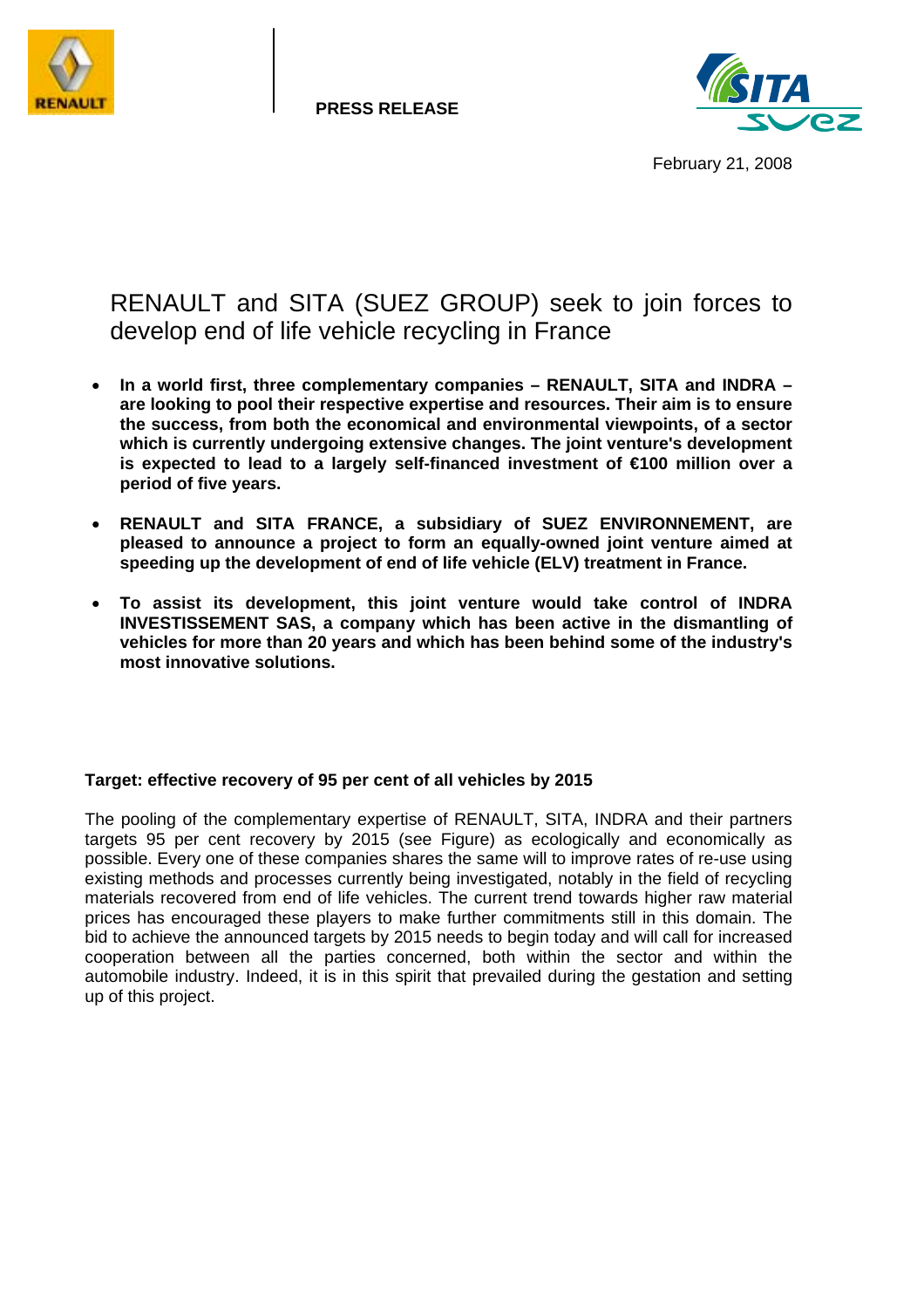#### **RENAULT: the RENAULT eco² appellation stands out as a clear commitment which recognizes the importance of automobile-related stakes regarding the environment**

RENAULT is aware of both the ecological issues at stake and its responsibilities as a carmaker. In 1995, it introduced an ambitious international environmental policy taking into account the full lifecycle of vehicles, from their design to the end of their useful life.

An aspect of RENAULT's strategy is its RENAULT eco² appellation which takes both ecological and economical considerations into account to ensure that the progress made benefits as many people as possible. The same approach now needs to be applied to the recycling and recoverability of end-of-life products.

## **An acclaimed lead in the domain of recycled plastics**

For more than 10 years, RENAULT has designed its cars to be easily dismantled and recoverable at the end of their useful life. Indeed, RENAULT played a significant part in the emergence of the first operations aimed at recycling high tech plastics, with joint input from RENAULT engineers, recyclers and suppliers. A minimum of five per cent of the plastics that make up the models which benefit from the RENAULT eco<sup>2</sup> appellation are sourced from recycling. In the case of Laguna III, which is the most recent vehicle to come off the line and which has been on sale since October 2007, the rate is a record 17 per cent (35kg) and concerns more than 100 plastic components on every vehicle.

## **RENAULT steps up its commitment**

Today sees RENAULT begin a new phase in the development of projects and partnerships worldwide aimed at speeding up the establishment of systems concerning the recoverability of end of life products and developing other emerging environment-related activities. Renault is considering participating in this joint venture via an existing operation which will specialize in environment-related projects and which will be known as Renault Environnement.

In the world of automotive recycling, RENAULT is the first carmaker to make such a strong and direct pledge to the sector's operators to achieve the degree of performance in terms of the environment required by the company. This commitment is founded on a wish to see the sector develop profitably and open to all the other parties concerned.

-----

**SITA is already active in the ELV sector in association with INDRA since 1999 and seeks to continue its development through the dismantling and recycling of complex products**

SITA is a subsidiary of SUEZ ENVIRONNEMENT and Europe's leading global waste management specialist. In addition to its traditional activities of collecting, sorting, treating and eliminating waste, SITA is also accruing unique expertise in the recovery, recycling and production of quality secondary raw materials backed by significant investment in increasingly efficient tools.

#### **SITA RECYCLAGE, a leading player in the French recycling industry**

SITA RECYCLAGE was founded in 2006 with a view to federating the different players operating in the recycling industry. It has already produced some 2.6 million tonnes of secondary raw materials, including 270,000 tonnes of metals, 100,000 tonnes of plastics and 90,000 tonnes of tyres and other rubber products. This activity has earned it revenues of €400 million, while its 1,300 employees work out of 40 industrial sites in France.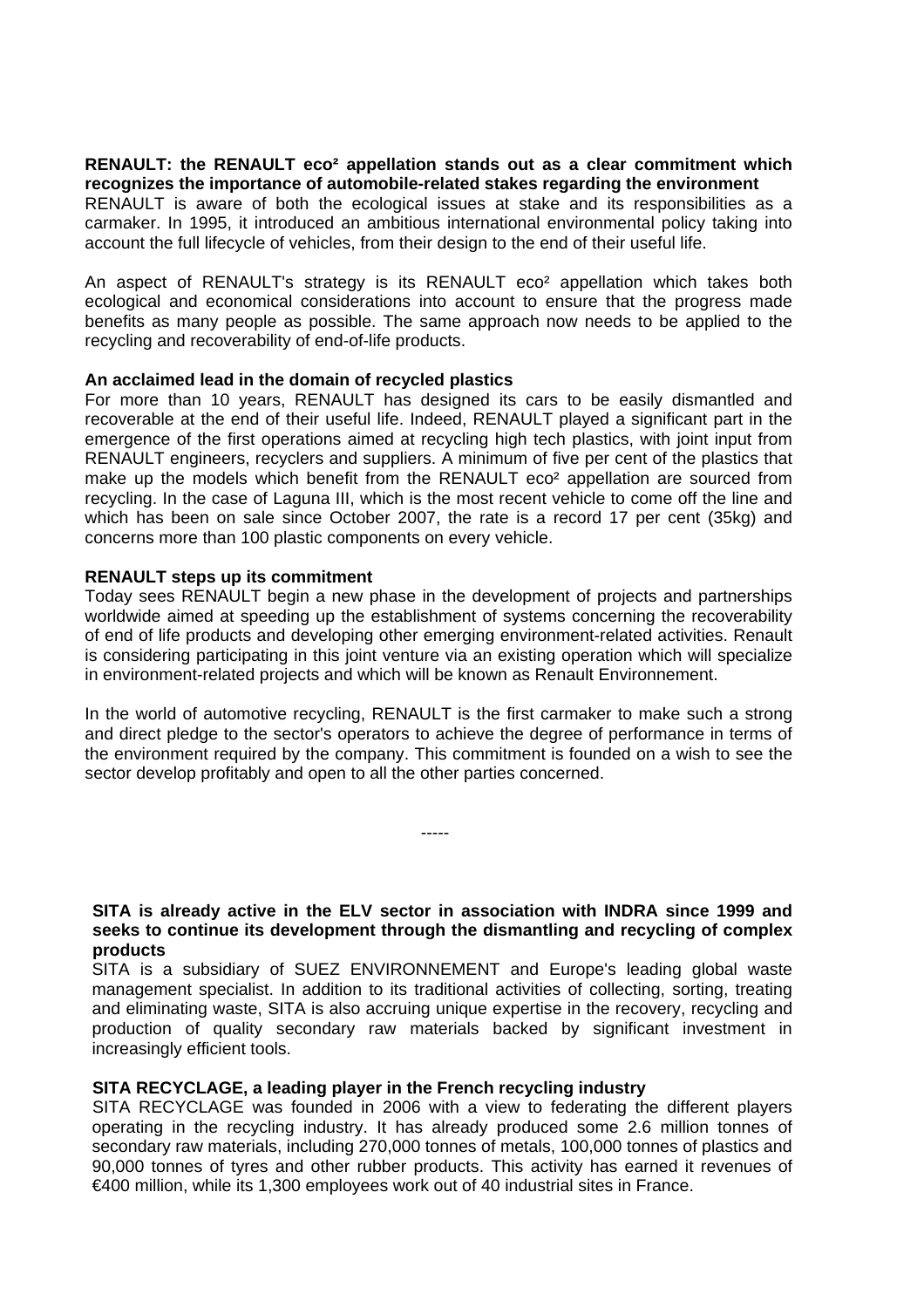#### **SITA: ambitions for recycling on an industrial scale**

SITA's forward thinking has seen it evaluate and introduce innovative dismantling and recycling processes on an industrial scale upstream of the regulations. In addition to the setting up of new recycling units specializing in plastics, tyres and cables, its expertise also extends to complex products like planes, ships, end of life vehicles and WEEE (Waste Electrical and Electronic Equipment). These skills have given SITA the means to establish genuine partnerships with such leading companies as RENAULT, Airbus, Michelin and Nexans who share an identical objective.

## **A pioneering and innovative commitment to ELV recycling**

SITA began dismantling and recovering materials from end of life vehicles nine years ago when it entered into the capital of INDRA SA run by Manuel Munoz. This partnership was stepped up in 2006 with the creation of RE-SOURCE INDUSTRIES, the first French company to take on the dismantling of end of life vehicles on an industrial scale. The Romorantin-based operation was inaugurated in February 2007.

*SITA FRANCE is a subsidiary of SUEZ ENVIRONNEMENT and posted revenues of €2.8 billion in 2007. SITA has a workforce of more than 18,800 in France. Its employees work for 3,000 local authorities and 55,000 customers from the worlds of commerce and industry. Its activity favours sustainable development by proposing innovative solutions for the collection, sorting, treatment, recovery and recycling of non-hazardous and hazardous waste liquids and solids (excluding nuclear waste), treatment services and industrial maintenance.* 

**INDRA INVESTISSEMENTS S.A.S.** employs a staff 180 people and is run by its founderpresident, Manuel Munoz. Its network comprises some 200 certified vehicle dismantling business throughout France.

-----

The company benefits from more than 20 years of experience in the development of partnerships with all the sector's players, from organising the collection and treatment of end of life vehicles, related administrative formalities and an involvement in the application of the European directive – which calls for permanent transparency and rigour – in France to research and development into the recovery of materials. It has become a recognised operator in its domain.

The skills it has successfully introduced or consolidated in its activity form a sound base on which all those involved in this new project will be able to count. Mr. Munoz has today chosen to hand over the control of INDRA INVESTISSEMENTS to groups that share its concern for pursuing and developing initiatives relating to the exploitation of secondary raw materials.